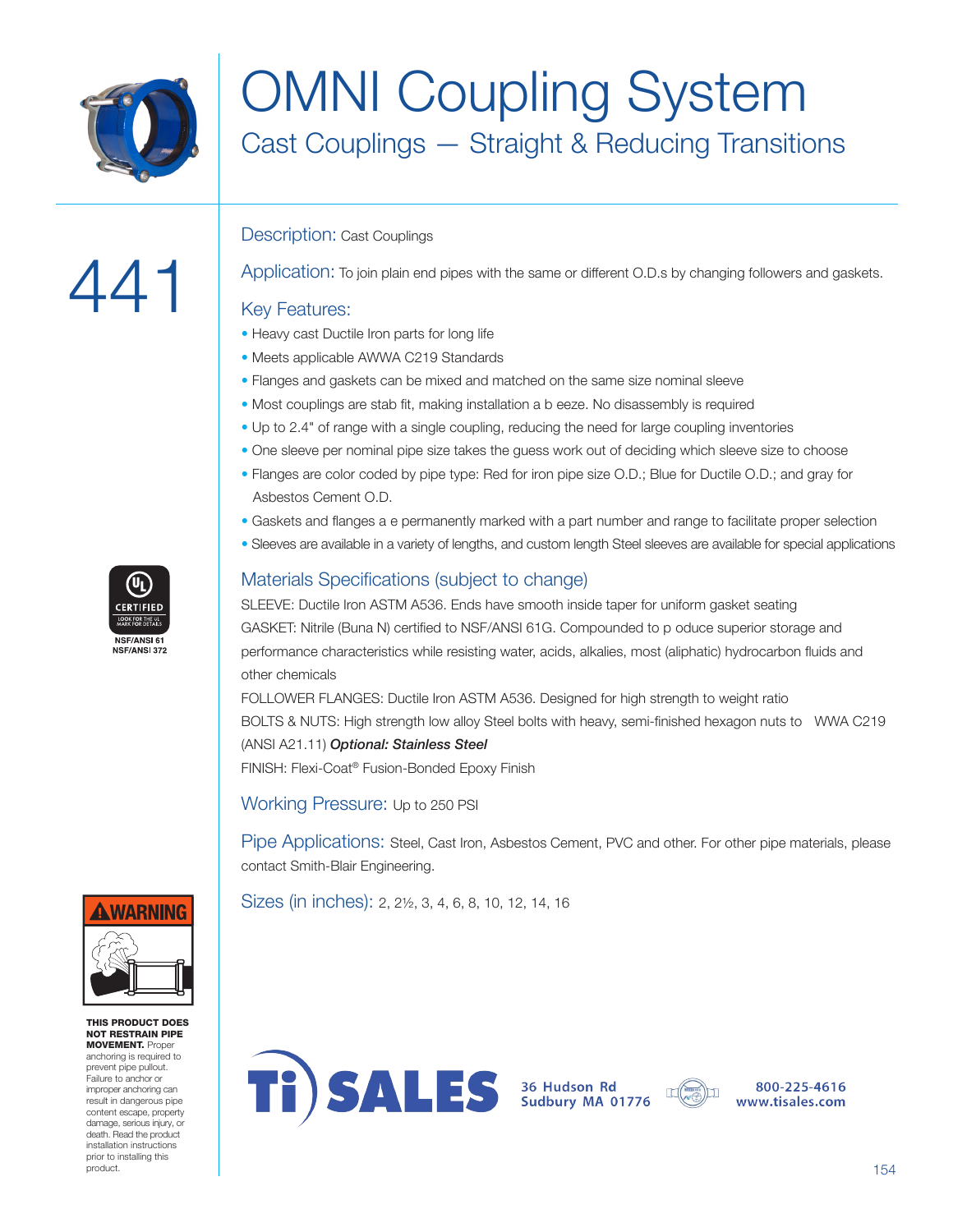

# OMNI Coupling System Cast Couplings — Straight & Reducing Transitions

### Cast Straight and Cast Transition

| <b>NOMINAL PIPE</b><br><b>SIZE INCHES</b> | <b>CATALOG NUMBER</b><br><b>END CODE</b><br>(SEE PAGE 14) | <b>O.D.** END 1</b><br><b>INCHES</b> | O.D.** END<br>2 INCHES | <b>OVERALL BOLT</b><br><b>&amp; LAYING LENGTH</b><br><b>INCHES</b> | <b>5/8" BOLT</b><br><b>QUANTITY</b><br><b>REQUIRED</b> | <b>SLEEVE</b><br><b>LENGTH</b><br><b>INCHES †</b> | <b>APPROXIMATE</b><br><b>SHIPPING WEIGHT</b><br>LBS. |
|-------------------------------------------|-----------------------------------------------------------|--------------------------------------|------------------------|--------------------------------------------------------------------|--------------------------------------------------------|---------------------------------------------------|------------------------------------------------------|
| $\overline{2}$                            | 441-00000263-900                                          | 2.34-2.63                            | 2.34-2.63              | 81/2                                                               | $\overline{2}$                                         | 4                                                 | 81/2                                                 |
| 21/2                                      | 441-00000288-900                                          | 2.65-2.88                            | 2.65-2.88              | 81/2                                                               | $\overline{2}$                                         | 4                                                 | 9                                                    |
|                                           | 441-00000313-900                                          | 2.85-3.13                            | 2.85-3.13              | 81/2                                                               | $\overline{4}$                                         | 4                                                 | 13 1/2                                               |
|                                           | 441-00000350-900                                          | 3.44-3.62                            | 3.44-3.62              | 81/2                                                               | $\overline{4}$                                         | 4                                                 | 13 1/2                                               |
|                                           | 441-00000396-900                                          | 3.80-3.96                            | 3.80-3.96              | 81/2                                                               | $\overline{4}$                                         | 4                                                 | 13 1/2                                               |
|                                           | 441-00000414-900                                          | $3.97 - 4.14$                        | $3.97 - 4.14$          | 81/2                                                               | 4                                                      | 4                                                 | 131/2                                                |
|                                           | 441-03500313-900                                          | 3.44-3.62                            | 2.85-3.13              | 81/2                                                               | $\overline{4}$                                         | 4                                                 | 13 1/2                                               |
| 3                                         | 441-03960313-900                                          | 3.80-3.96                            | 2.85-3.13              | 81/2                                                               | 4                                                      | 4                                                 | 13 1/2                                               |
|                                           | 441-03960350-900                                          | 3.80-3.96                            | 3.44-3.62              | 81/2                                                               | $\overline{4}$                                         | 4                                                 | 131/2                                                |
|                                           | 441-04140313-900                                          | $3.97 - 4.14$                        | 2.85-3.13              | 81/2                                                               | 4                                                      | 4                                                 | 13 1/2                                               |
|                                           | 441-04140350-900                                          | 3.97-4.14                            | 3.44-3.62              | 81/2                                                               | $\overline{4}$                                         | 4                                                 | 131/2                                                |
|                                           | 441-04140396-900                                          | $3.97 - 4.14$                        | 3.80-3.96              | 81/2                                                               | $\overline{4}$                                         | 4                                                 | 131/2                                                |
|                                           | 441-00000415-900                                          | 4.00-4.15                            | 4.00-4.15              | 81/2                                                               | 4                                                      | 5                                                 | 15                                                   |
|                                           | 441-00000450-900                                          | 4.22-4.50                            | 4.22-4.50              | 81/2                                                               | 4                                                      | 5                                                 | 15                                                   |
|                                           | 441-00000486-900                                          | 4.46-4.86                            | 4.46-4.86              | 81/2                                                               | $\overline{4}$                                         | 5                                                 | 15                                                   |
|                                           | 441-00000510-900                                          | 4.80-5.10                            | 4.80-5.10              | 81/2                                                               | 4                                                      | 5                                                 | 15                                                   |
|                                           | 441-00000545-900                                          | 5.11-5.45                            | 5.11-5.45              | 81/2                                                               | $\overline{4}$                                         | 5                                                 | 15                                                   |
|                                           | 441-04500415-900                                          | 4.22-4.50                            | 4.00-4.15              | 81/2                                                               | 4                                                      | 5                                                 | 15                                                   |
|                                           | 441-04860415-900                                          | 4.46-4.86                            | 4.00-4.15              | 81/2                                                               | 4                                                      | 5                                                 | 15                                                   |
| 4†                                        | 441-05100415-900                                          | 4.80-5.10                            | 4.00-4.15              | 81/2                                                               | $\overline{4}$                                         | 5                                                 | 15                                                   |
|                                           | 441-05100450-900                                          | 4.80-5.10                            | 4.22-4.50              | 81/2                                                               | $\overline{4}$                                         | 5                                                 | 15                                                   |
|                                           | 441-05100486-900                                          | 4.80-5.10                            | 4.46-4.86              | 81/2                                                               | $\overline{4}$                                         | 5                                                 | 15                                                   |
|                                           | 441-05450415-900                                          | 5.11-5.45                            | 4.00-4.15              | 81/2                                                               | 4                                                      | 5                                                 | 15                                                   |
|                                           | 441-05450450-900                                          | 5.11-5.45                            | 4.22-4.50              | 81/2                                                               | $\overline{4}$                                         | 5                                                 | 15                                                   |
|                                           | 441-05450486-900                                          | 5.11-5.45                            | 4.46-4.86              | 81/2                                                               | 4                                                      | 5                                                 | 15                                                   |
|                                           | 441-05450510-900                                          | 5.11-5.45                            | 4.80-5.10              | 81/2                                                               | 4                                                      | 5                                                 | 15                                                   |
|                                           | 441-00000615-900                                          | 6.00-6.15                            | $6.00 - 6.15$          | 81/2                                                               | 4                                                      | 5                                                 | 25                                                   |
|                                           | 441-00000663-900                                          | 6.28-6.63                            | 6.28-6.63              | 81/2                                                               | $\overline{4}$                                         | 5                                                 | 25                                                   |
|                                           | 441-00000696-900                                          | 6.56-6.96                            | 6.56-6.96              | 81/2                                                               | 4                                                      | 5                                                 | 25                                                   |
|                                           | 441-00000722-900                                          | 6.90-7.22                            | 6.90-7.22              | 81/2                                                               | $\overline{4}$                                         | 5                                                 | 25                                                   |
|                                           | 441-00000765-900                                          | 7.25-7.65                            | 7.25-7.65              | 81/2                                                               | $\overline{4}$                                         | 5                                                 | 25                                                   |
| 6†                                        | 441-06630615-900                                          | 6.28-6.63                            | $6.00 - 6.15$          | 81/2                                                               | $\overline{4}$                                         | 5                                                 | 25                                                   |
|                                           | 441-06960615-900                                          | 6.56-6.96                            | 6.00-6.15              | 81/2                                                               | $\overline{4}$                                         | 5                                                 | 25                                                   |
|                                           | 441-07220615-900                                          | 6.90-7.22                            | $6.00 - 6.15$          | 81/2                                                               | $\overline{4}$                                         | 5                                                 | 25                                                   |
|                                           | 441-07220663-900                                          | 6.90-7.22                            | 6.28-6.63              | 81/2                                                               | $\overline{4}$                                         | 5                                                 | 25                                                   |
|                                           | 441-07220696-900                                          | 6.90-7.22                            | 6.56-6.96              | 81/2                                                               | $\overline{4}$                                         | 5                                                 | 25                                                   |
|                                           | 441-07650615-900                                          | 7.25-7.65                            | $6.00 - 6.15$          | 81/2                                                               | 4                                                      | 5                                                 | 25                                                   |
|                                           | 441-07650663-900                                          | 7.25-7.65                            | 6.28-6.63              | 81/2                                                               | $\overline{4}$                                         | 5                                                 | 25                                                   |
|                                           | 441-07650696-900                                          | 7.25-7.65                            | 6.56-6.96              | 81/2                                                               | 4                                                      | 5                                                 | 25                                                   |
|                                           | 441-07650722-900                                          | 7.25-7.65                            | 6.90-7.22              | 81/2                                                               | $\overline{4}$                                         | 5                                                 | 25                                                   |

Type 441 Couplings will connect any two pipes within the O.D. range without changing parts. Suitable anchorage must be provided when excessive pipe movement could occur. \*\* Published ranges indicate nominal pipe outside diameters. Couplings are designed for pipes within current AWWA standard tolerances. † For longer sleeve length see 442.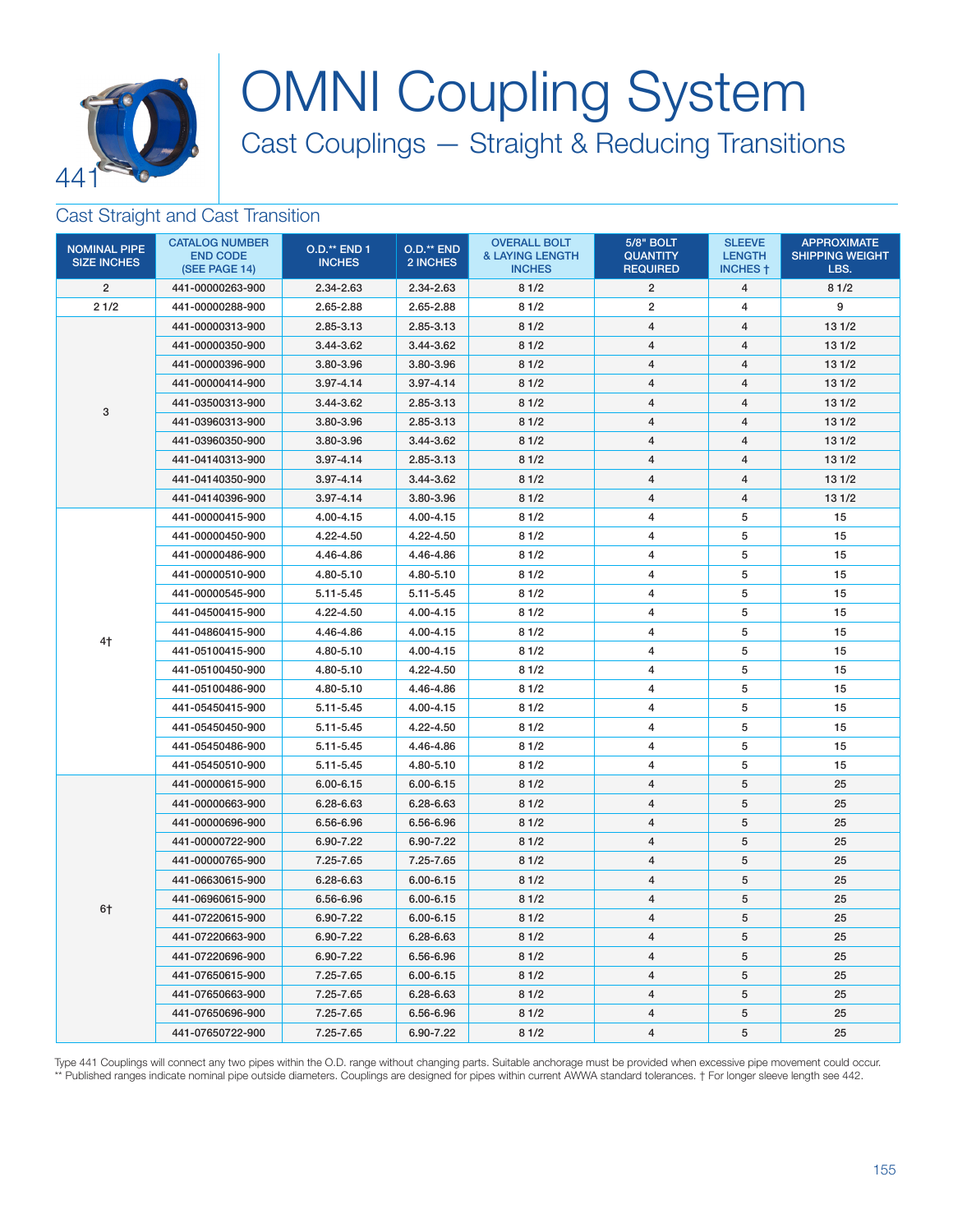## Cast Straight and Cast Transition, Continued

| <b>NOMINAL PIPE</b><br><b>SIZE INCHES</b> | <b>CATALOG NUMBER</b><br><b>END CODE</b><br>(SEE PAGE 14) | <b>O.D.** END 1</b><br><b>INCHES</b> | O.D.** END<br>2 INCHES | <b>OVERALL BOLT</b><br><b>&amp; LAYING LENGTH</b><br><b>INCHES</b> | <b>5/8" BOLT</b><br><b>QUANTITY</b><br><b>REQUIRED</b> | <b>SLEEVE</b><br><b>LENGTH</b><br><b>INCHES 1</b> | <b>APPROXIMATE</b><br><b>SHIPPING WEIGHT</b><br>LBS. |
|-------------------------------------------|-----------------------------------------------------------|--------------------------------------|------------------------|--------------------------------------------------------------------|--------------------------------------------------------|---------------------------------------------------|------------------------------------------------------|
|                                           | 441-00000800-900                                          | 8.00-8.16                            | 8.00-8.16              | 81/2                                                               | 6                                                      | 5                                                 | 31                                                   |
|                                           | 441-00000863-900                                          | 8.40-8.63                            | 8.40-8.63              | 81/2                                                               | 6                                                      | 5                                                 | 31                                                   |
|                                           | 441-00000911-900                                          | 8.54-9.11                            | 8.54-9.11              | 81/2                                                               | 6                                                      | 5                                                 | 31                                                   |
|                                           | 441-00000930-900                                          | 9.05-9.30                            | 9.05-9.30              | 91/2                                                               | 6                                                      | 5                                                 | 31                                                   |
|                                           | 441-00000945-900                                          | 9.05-9.45                            | 9.05-9.45              | 91/2                                                               | 6                                                      | 5                                                 | 31                                                   |
|                                           | 441-00000985-900                                          | 9.46-9.85                            | 9.46-9.85              | 91/2                                                               | 6                                                      | 5                                                 | 31                                                   |
|                                           | 441-08630800-900                                          | 8.40-8.63                            | 8.00-8.16              | 81/2                                                               | 6                                                      | 5                                                 | 31                                                   |
|                                           | 441-09110800-900                                          | 8.54-9.11                            | 8.00-8.16              | 81/2                                                               | 6                                                      | 5                                                 | 31                                                   |
|                                           | 441-09300800-900                                          | 8.00-8.16                            | 8.00-8.16              | 81/2                                                               | 6                                                      | 5                                                 | 31                                                   |
| 8†                                        | 441-09300863-900                                          | 8.40-8.63                            | 8.40-8.63              | 81/2                                                               | 6                                                      | 5                                                 | 31                                                   |
|                                           | 441-09300911-900                                          | 8.54-9.11                            | 8.54-9.11              | 81/2                                                               | 6                                                      | 5                                                 | 31                                                   |
|                                           | 441-09450800-900                                          | 9.05-9.45                            | $8.00 - 8.16$          | 91/2                                                               | 6                                                      | 5                                                 | 31                                                   |
|                                           | 441-09450863-900                                          | 9.05-9.45                            | 8.40-8.63              | 91/2                                                               | 6                                                      | 5                                                 | 31                                                   |
|                                           | 441-09450911-900                                          | 9.05-9.45                            | 8.54-9.11              | 91/2                                                               | 6                                                      | 5                                                 | 31                                                   |
|                                           | 441-09850800-900                                          | 9.46-9.85                            | 8.00-8.16              | 91/2                                                               | 6                                                      | 5                                                 | 31                                                   |
|                                           | 441-09850863-900                                          | 9.46-9.85                            | 8.40-8.63              | 81/2                                                               | 6                                                      | 5                                                 | 31                                                   |
|                                           | 441-09850911-900                                          | 9.46-9.85                            | 8.54-9.11              | 81/2                                                               | 6                                                      | 5                                                 | 31                                                   |
|                                           | 441-09850945-900                                          | 9.46-9.85                            | 9.05-9.45              | 81/2                                                               | 6                                                      | 5                                                 | 31                                                   |
|                                           | 441-00001000-900                                          | 10.00                                | 10.00                  | 91/2                                                               | 6                                                      | 6                                                 | 47                                                   |
|                                           | 441-00001075-900                                          | 10.50-10.75                          | 10.50-10.75            | 91/2                                                               | 6                                                      | 6                                                 | 47                                                   |
|                                           | 441-00001160-900                                          | 11.10-11.60                          | 11.10-11.60            | 11                                                                 | 6                                                      | 6                                                 | 47                                                   |
|                                           | 441-00001188-900                                          | 11.65-11.88                          | 11.65-11.88            | 91/2                                                               | 6                                                      | 6                                                 | 47                                                   |
|                                           | 441-00001220-900                                          | 11.90-12.20                          | 11.90-12.20            | 91/2                                                               | 6                                                      | 6                                                 | 47                                                   |
|                                           | 441-10751000-900                                          | 10.50-10.75                          | 10.00                  | 91/2                                                               | 6                                                      | 6                                                 | 47                                                   |
| $10+$                                     | 441-11601000-900                                          | 11.10-11.60                          | 10.00                  | 11                                                                 | 6                                                      | 6                                                 | 47                                                   |
|                                           | 441-11601075-900                                          | 11.10-11.60                          | 10.50-10.75            | 91/2                                                               | 6                                                      | 6                                                 | 47                                                   |
|                                           | 441-11881000-900                                          | 11.65-11.88                          | 10.00                  | 91/2                                                               | 6                                                      | 6                                                 | 47                                                   |
|                                           | 441-11881075-900                                          | 11.65-11.88                          | 10.50-10.75            | 91/2                                                               | 6                                                      | 6                                                 | 47                                                   |
|                                           | 441-11881160-900                                          | 11.65-11.88                          | 11.10-11.60            | 11                                                                 | 6                                                      | 6                                                 | 47                                                   |
|                                           | 441-12201000-900                                          | 11.90-12.20                          | 10.00                  | 91/2                                                               | 6                                                      | 6                                                 | 47                                                   |
|                                           | 441-12201075-900                                          | 11.90-12.20                          | 10.50-10.75            | 91/2                                                               | 6                                                      | 6                                                 | 47                                                   |
|                                           | 441-12201160-900                                          | 11.90-12.20                          | 11.10-11.60            | 11                                                                 | 6                                                      | 6                                                 | 47                                                   |
|                                           | 441-12201188-900                                          | 11.90-12.20                          | 11.65-11.88            | 91/2                                                               | 6                                                      | 6                                                 | 47                                                   |

Type 441 Couplings will connect any two pipes within the O.D. range without changing parts. Suitable anchorage must be provided when excessive pipe movement could occur. \*\* Published ranges indicate nominal pipe outside diameters. Couplings are designed for pipes within current AWWA standard tolerances. †For longer sleeve length see 442.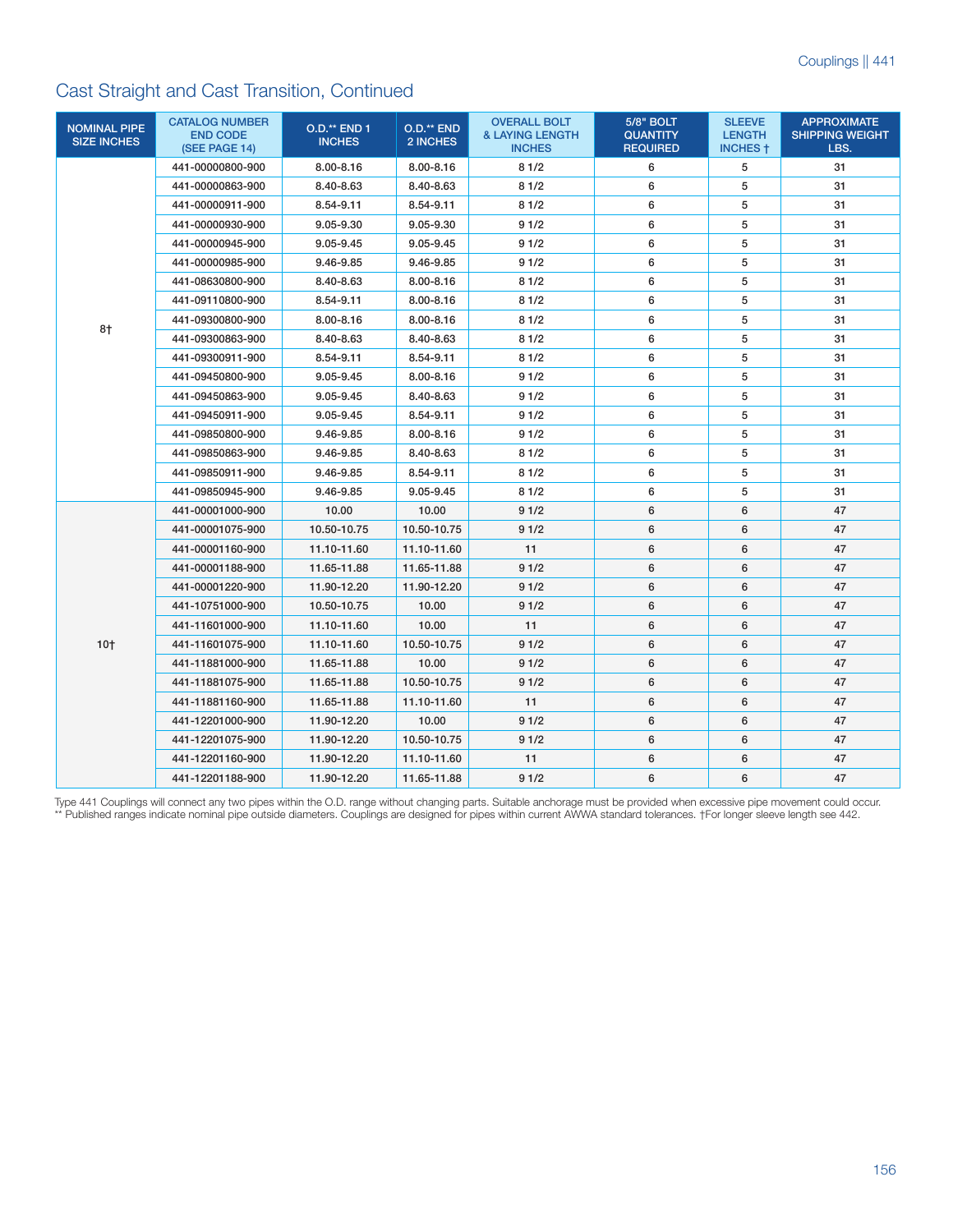## Cast Straight and Cast Transition, Continued

| <b>NOMINAL PIPE</b><br><b>SIZE INCHES</b> | <b>CATALOG NUMBER</b><br><b>END CODE</b><br>(SEE PAGE 14) | <b>O.D.** END 1</b><br><b>INCHES</b> | O.D.** END<br>2 INCHES | <b>OVERALL BOLT</b><br><b>&amp; LAYING LENGTH</b><br><b>INCHES</b> | <b>5/8" BOLT</b><br><b>QUANTITY</b><br><b>REQUIRED</b> | <b>SLEEVE</b><br><b>LENGTH</b><br><b>INCHES</b> † | <b>APPROXIMATE</b><br><b>SHIPPING WEIGHT</b><br>LBS. |
|-------------------------------------------|-----------------------------------------------------------|--------------------------------------|------------------------|--------------------------------------------------------------------|--------------------------------------------------------|---------------------------------------------------|------------------------------------------------------|
|                                           | 441-00001200-900                                          | 12.00                                | 12.00                  | 91/2                                                               | 8                                                      | 6                                                 | 52                                                   |
|                                           | 441-00001275-900                                          | 12.50-12.75                          | 12.50-12.75            | 91/2                                                               | 8                                                      | 6                                                 | 52                                                   |
|                                           | 441-00001350-900                                          | 13.20-13.50                          | 13.20-13.50            | 11                                                                 | 8                                                      | 6                                                 | 52                                                   |
|                                           | 441-00001375-900                                          | 13.51-13.75                          | 13.51-13.75            | 91/2                                                               | 8                                                      | 6                                                 | 52                                                   |
|                                           | 441-00001420-900                                          | 13.90-14.20                          | 13.90-14.20            | 91/2                                                               | 8                                                      | 6                                                 | 52                                                   |
|                                           | 441-00001440-900                                          | 14.21-14.40                          | 14.21-14.40            | 91/2                                                               | 8                                                      | 6                                                 | 52                                                   |
|                                           | 441-12751200-900                                          | 12.50-12.75                          | 12.00                  | 91/2                                                               | 8                                                      | 6                                                 | 52                                                   |
|                                           | 441-13501200-900                                          | 13.20-13.50                          | 12.00                  | 91/2                                                               | 8                                                      | 6                                                 | 52                                                   |
|                                           | 441-13501275-900                                          | 13.20-13.50                          | 12.50-12.75            | 91/2                                                               | 8                                                      | 6                                                 | 52                                                   |
|                                           | 441-13751200-900                                          | 13.51-13.75                          | 12.00                  | 91/2                                                               | 8                                                      | 6                                                 | 52                                                   |
| $12+$                                     | 441-13751275-900                                          | 13.51-13.75                          | 12.50-12.75            | 91/2                                                               | 8                                                      | 6                                                 | 52                                                   |
|                                           | 441-13751350-900                                          | 13.51-13.75                          | 13.20-13.50            | 91/2                                                               | 8                                                      | 6                                                 | 52                                                   |
|                                           | 441-14201200-900                                          | 13.90-14.20                          | 12.00                  | 91/2                                                               | 8                                                      | 6                                                 | 52                                                   |
|                                           | 441-14201275-900                                          | 13.90-14.20                          | 12.50-12.75            | 91/2                                                               | 8                                                      | 6                                                 | 52                                                   |
|                                           | 441-14201350-900                                          | 13.90-14.20                          | 13.20-13.50            | 91/2                                                               | 8                                                      | 6                                                 | 52                                                   |
|                                           | 441-14201375-900                                          | 13.90-14.20                          | 13.51-13.75            | 91/2                                                               | 8                                                      | 6                                                 | 52                                                   |
|                                           | 441-14401200-900                                          | 14.21-14.40                          | 12.00                  | 91/2                                                               | 8                                                      | 6                                                 | 52                                                   |
|                                           | 441-14401275-900                                          | 14.21-14.40                          | 12.50-12.75            | 91/2                                                               | 8                                                      | 6                                                 | 52                                                   |
|                                           | 441-14401350-900                                          | 14.21-14.40                          | 13.20-13.50            | 91/2                                                               | 8                                                      | 6                                                 | 52                                                   |
|                                           | 441-14401375-900                                          | 14.21-14.40                          | 13.51-13.75            | 91/2                                                               | 8                                                      | 6                                                 | 52                                                   |
|                                           | 441-14401420-900                                          | 14.21-14.40                          | 13.90-14.20            | 91/2                                                               | 8                                                      | 6                                                 | 52                                                   |
|                                           | 441-00001550-900                                          | 15.30-15.50                          | 15.30-15.50            | 91/2                                                               | 8                                                      | 6                                                 | 59                                                   |
|                                           | 441-00001580-900                                          | 15.55-15.80                          | 15.55-15.80            | 91/2                                                               | 8                                                      | 6                                                 | 59                                                   |
|                                           | 441-00001622-900                                          | 16.22-16.35                          | 16.22-16.35            | 91/2                                                               | 8                                                      | 6                                                 | 59                                                   |
|                                           | 441-00001655-900                                          | 16.41-16.55                          | 16.41-16.55            | 91/2                                                               | 8                                                      | 6                                                 | 59                                                   |
|                                           | 441-00001690-900                                          | 16.73-16.90                          | 16.73-16.90            | 91/2                                                               | 8                                                      | 6                                                 | 59                                                   |
|                                           | 441-15801550-900                                          | 15.55-15.80                          | 15.30-15.50            | 91/2                                                               | 8                                                      | 6                                                 | 59                                                   |
|                                           | 441-16221550-900                                          | 16.22-16.35                          | 15.30-15.50            | 91/2                                                               | 8                                                      | 6                                                 | 59                                                   |
| 14 <sub>†</sub>                           | 441-16221580-900                                          | 16.22-16.35                          | 15.55-15.80            | 91/2                                                               | 8                                                      | 6                                                 | 59                                                   |
|                                           | 441-16551550-900                                          | 16.41-16.55                          | 15.30-15.50            | 91/2                                                               | 8                                                      | 6                                                 | 59                                                   |
|                                           | 441-16551580-900                                          | 16.41-16.55                          | 15.55-15.80            | 91/2                                                               | 8                                                      | 6                                                 | 59                                                   |
|                                           | 441-16551622-900                                          | 16.41-16.55                          | 16.22-16.35            | 91/2                                                               | 8                                                      | 6                                                 | 59                                                   |
|                                           | 441-16801550-900                                          | 16.73-16.90                          | 15.30-15.50            | 91/2                                                               | 8                                                      | 6                                                 | 59                                                   |
|                                           | 441-16901580-900                                          | 16.73-16.90                          | 15.55-15.80            | 91/2                                                               | 8                                                      | 6                                                 | 59                                                   |
|                                           | 441-16901622-900                                          | 16.73-16.90                          | 16.22-16.35            | 91/2                                                               | 8                                                      | 6                                                 | 59                                                   |
|                                           | 441-16901655-900                                          | 16.73-16.90                          | 16.41-16.55            | 91/2                                                               | 8                                                      | 6                                                 | 59                                                   |
| $16+$                                     | 441-00001780-900                                          | 17.40-17.80                          | 17.40-17.80            | 11                                                                 | 10                                                     | 6                                                 | 71                                                   |
|                                           | 441-00001890-900                                          | 18.46-18.90                          | 18.46-18.90            | 91/2                                                               | 10                                                     | 6                                                 | 71                                                   |
|                                           | 441-00001920-900                                          | 18.90-19.20                          | 18.90-19.20            | 91/2                                                               | 10                                                     | 6                                                 | 71                                                   |
|                                           | 441-18901780-900                                          | 18.46-18.90                          | 17.40-17.80            | 11                                                                 | 10                                                     | 6                                                 | 71                                                   |
|                                           | 441-19201780-900                                          | 18.90-19.20                          | 17.40-17.80            | 11                                                                 | 10                                                     | 6                                                 | 71                                                   |
|                                           | 441-19201890-900                                          | 18.90-19.20                          | 18.46-18.90            | 91/2                                                               | 10                                                     | 6                                                 | 71                                                   |

Type 441 Couplings will connect any two pipes within the O.D. range without changing parts. Suitable anchorage must be provided when excessive pipe movement could occur. \*\* Published ranges indicate nominal pipe outside diameters. Couplings are designed for pipes within current AWWA standard tolerances. †For longer sleeve length see 442.